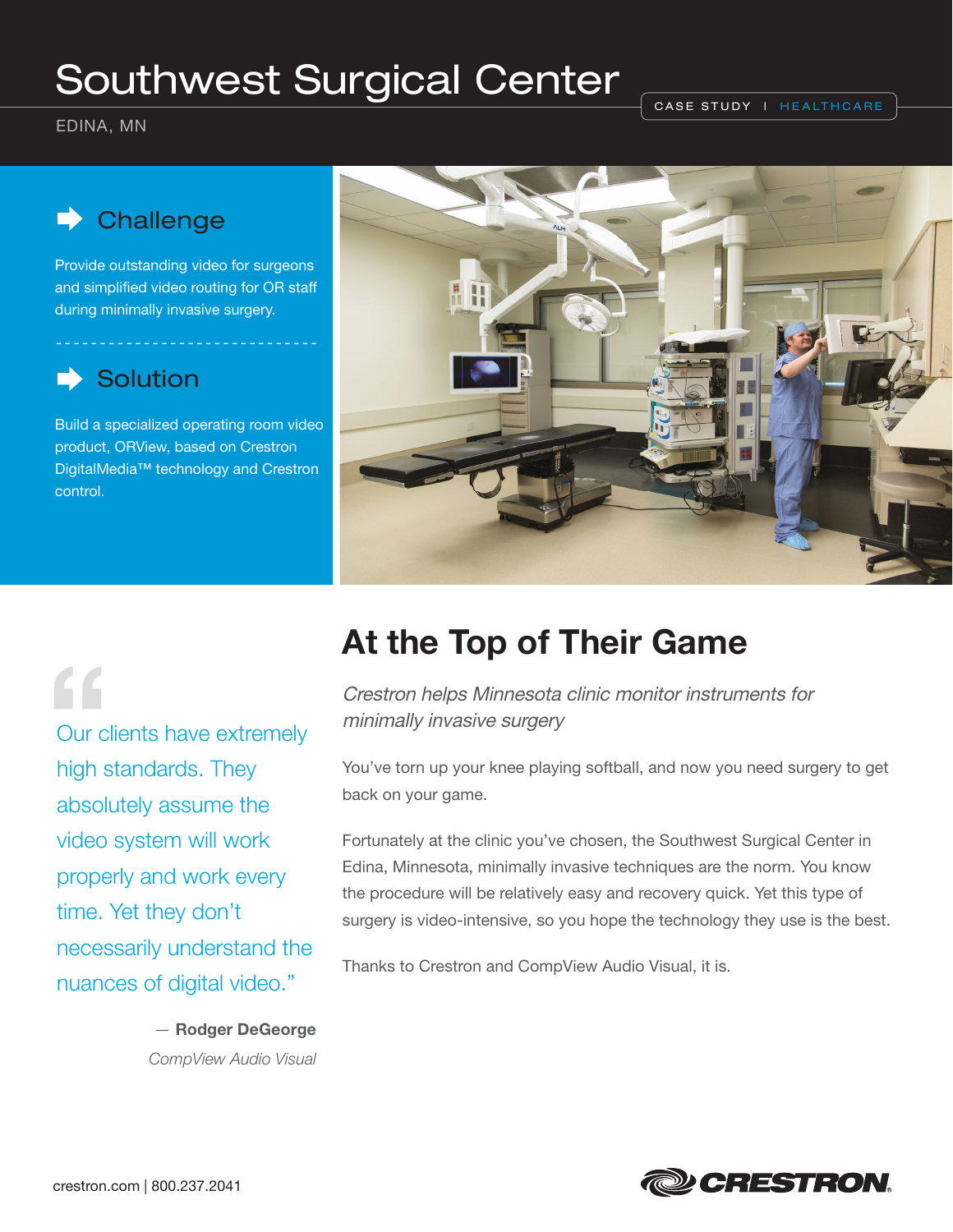

## The latest surgical techniques

Southwest Surgical Center is an orthopedic medical clinic affiliated with Abbott Northwestern Hospital in Minneapolis.

They provide arthroscopic joint repair and other surgical services, as well as patient consultation, X-ray and MRI scans, patient consultation, and physical therapy.

The technology in use at Southwest Surgical is part of an ongoing revolution in operating rooms (ORs) around the world. Minimally-invasive procedures are used today, not only for sports-related injuries, but also surgery of the heart, lungs, and other body systems.

Crucial to the trend is the use of the endoscope, an instrument consisting of a tiny video camera and fiber optic light source that's inserted via a flexible tube into an organ or body system. The endoscope makes it possible to monitor and guide specific, robotic instruments used for the procedure, which may be inserted separately or may be combined with the camera system.

The endoscope, in turn, is dependent on the monitoring equipment installed in the operating room. Although federal regulations enforce minimum standards for equipment safety, there's a lot of variation possible in the simplicity of the system's operation and the sharpness of the images produced.

"Our clients have extremely high standards," says Rodger DeGeorge, VP of Business Development for Medical Systems at CompView Audio Visual. "They absolutely assume the video system will work properly **"**

Absolute reliability is not so much a competitive advantage as a minimum requirement for entry into this market. Our use of superior hardware and software, like that provided by Crestron, allows us to be successful in this environment."

**— Rodger DeGeorge** 

CompView Audio Visual

and work every time. Yet they don't necessarily understand the nuances of digital video and may put up with something less than ideal if they don't know there's something better."

Administrators are used to paying top dollar for medical systems and don't always realize that video systems can be purchased separately, work better, and be more cost-effective than those provided by medical equipment companies. Such was the case at Southwest Surgical last year.

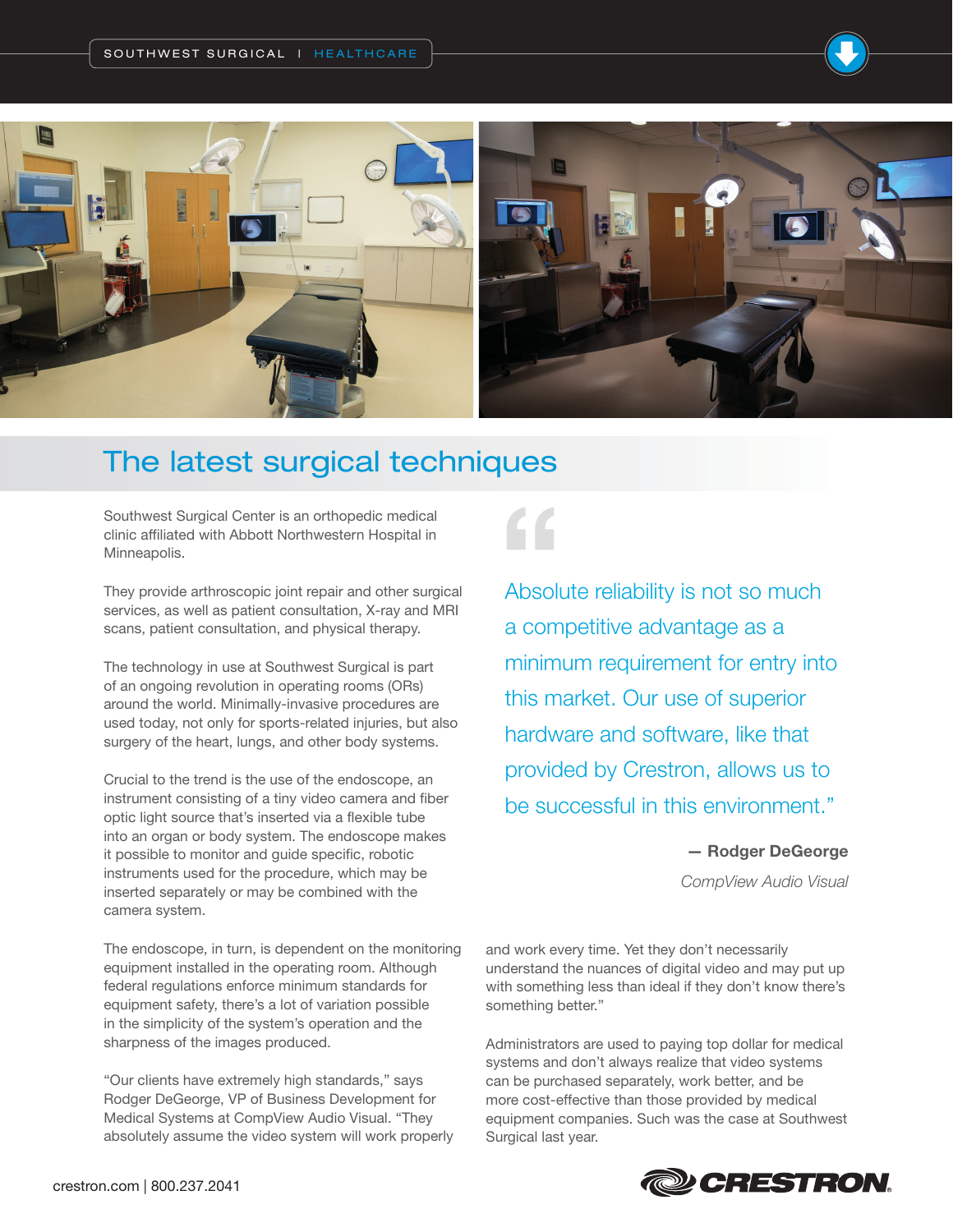

"We had been called in for service work in one of the operating rooms," DeGeorge recalls. "It was an older analog video system, really past its useful life. We suggested replacing that system with one of the new digital systems we offer."

#### ORView and Southwest Surgical

According to DeGeorge, CompView has been working in the medical market for a number of years installing custom-designed video systems for operating rooms. Recently, however, they've standardized their offerings under the brand name ORView, in an effort to reduce delivery times and lower costs.

"The biggest challenge at Southwest Surgical was installation time," DeGeorge explains. "Hospitals and clinics simply cannot afford to shut down an OR to allow us to work."

For that reason, the CompView team began their work at Southwest Surgical on a Saturday morning and had to be finished by Sunday night, with any potential hangups to be solved before dawn on Monday morning. "We avoid last-minute problems by building our systems in our office and fully testing them before they go out to the client," DeGeorge says. They also sent a technician while still in the design phase, to test the instruments at Southwest Surgical, to make sure they knew of any potential interface problems.

ORView consists of custom software written using Crestron's SIMPL Windows programming software, plus a Crestron 3 Series Control System®, DigitalMedia™ transport and switching, medical-grade LCD displays and the hardware to attach the displays to the client's overhead boom system. ORView also includes a highend sound system for those surgeons and staff who like to listen to music while they work.

"The great thing about ORView is that we've created the software features most useful in a surgical environment, then tested and refined them over dozens of installations," DeGeorge explains. The result is a very flexible system that can be scaled and customized to the needs of each surgeon or each type of surgery, simply by turning features on and off and choosing the most appropriate hardware. It's a big help that Crestron technology is scalable as well, so that CompView can size the control processor, switcher and other components with little or no change to the software.

At Southwest Surgical, CompView installed a Crestron DigitalMedia network with a 16X16 switcher, a medicalgrade monitor for the surgeon's use, another for the nurses' use, and a video capture device to record images from the procedure. One of the nurses controls the video system and the room lighting using a 19" medical grade touch screen tied into a Crestron control processor. CompView also installed four auxiliary wall plates, so the surgical team can plug in specialized instruments that may not already be installed in the overhead boom.

#### Four main advantages

DeGeorge says there are four main reasons why Southwest Surgical chose ORView.

1. Reliability. "Absolute reliability is not so much a competitive advantage as a minimum requirement for entry into this market. Our use of superior hardware and software, like that provided by Crestron, allows us to be successful in this environment," he explains.